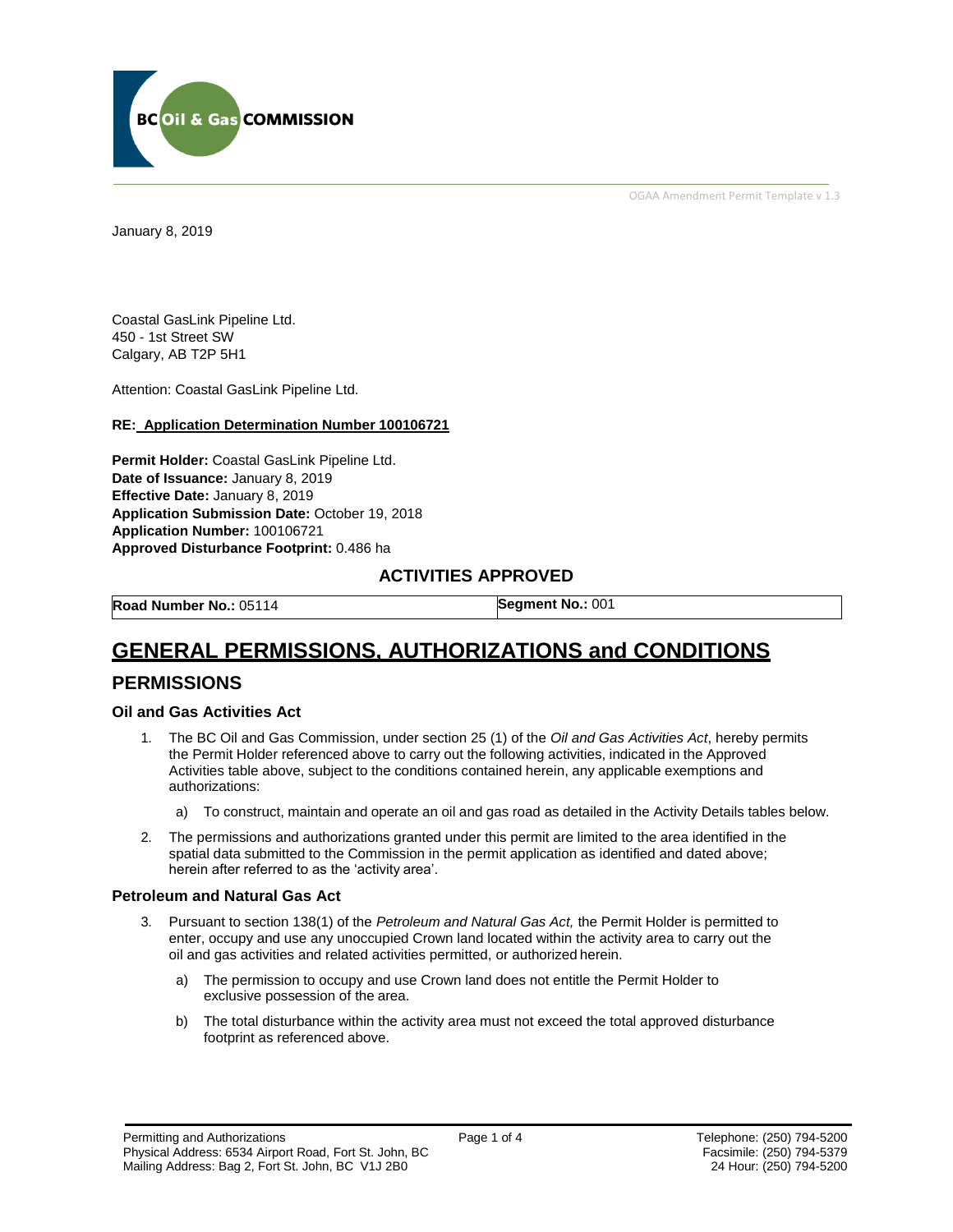## **AUTHORIZATIONS**

#### **Forest Act**

4. The Commission, pursuant to section 47.4 of the *Forest Act*, hereby authorizes the removal of Crown timber from the activity area under the cutting permits associated with the Master Licence(s) as follows:

**Master Licence to Cut No.:** M02617

**Cutting Permit No.:** 2

**Timber Mark No.:** MTC649

**Total New Cut:** 0.486

**Forest District**: (DKM) Coast Mountains Natural Resource District

**Region:** Interior

5. The cutting permits are deemed spent upon the submission of the post-construction plan or upon either the cancellation or expiry of the activities authorized under the permit.

## **CONDITIONS**

#### **Notification**

- 6. Within 60 days of the completion of construction activities under this permit, the Permit Holder must submit to the Commission a post-construction plan as a shapefile and PDF plan accurately identifying the location of the total area actually disturbed under this permit. The shapefile and plan must be submitted via eSubmission.
- 7. The Permit Holder must notify First Nations who may have Aboriginal Interests identified, as per the BC First Nations Consultative Areas Database, a minimum of five (5) working days prior to commencement of construction.

#### **General**

- 8. The rights granted by this permit in relation to unoccupied Crown land are subject to all subsisting grants to or rights of any person made or acquired under the *Coal Act, Forest Act, Land Act, Mineral Tenure Act, Petroleum and Natural Gas Act, Range Act, Water Sustainability Act* or *Wildlife Act*, or any extension or renewal of the same.
- 9. The Permit Holder must not assign, sublicense or permit any person other than its employees, contractors or representatives, to use or occupy any Crown land within the activity area without the Commission's written consent.
- 10. The Permit Holder must ensure that any Crown land within the activity area is maintained in a condition so as to minimize hazards, including but not limited to hazards associated with storage of materials and equipment.
- 11. The Permit Holder must ensure that any Crown land within the activity area is maintained free of garbage, debris and unused equipment.

#### **Environmental**

- 12. Construction activities must not result in rutting, compaction or erosion of soils that cannot be reasonably rehabilitated to similar levels of soil productivity that existed on the activity area prior to the construction activities taking place.
- 13. Any temporary access must be constructed and maintained in a manner that provides for proper surface drainage, prevents pooling on the surface, and maintains slope integrity.
- 14. The Permit holder must not undertake construction or significant maintenance activities within WHA 6-287.
- 15. Except with leave of the Commission, the permit holder must not undertake clearing or significant maintenance activities within UWR U-6- 009 between November 1 and May 1.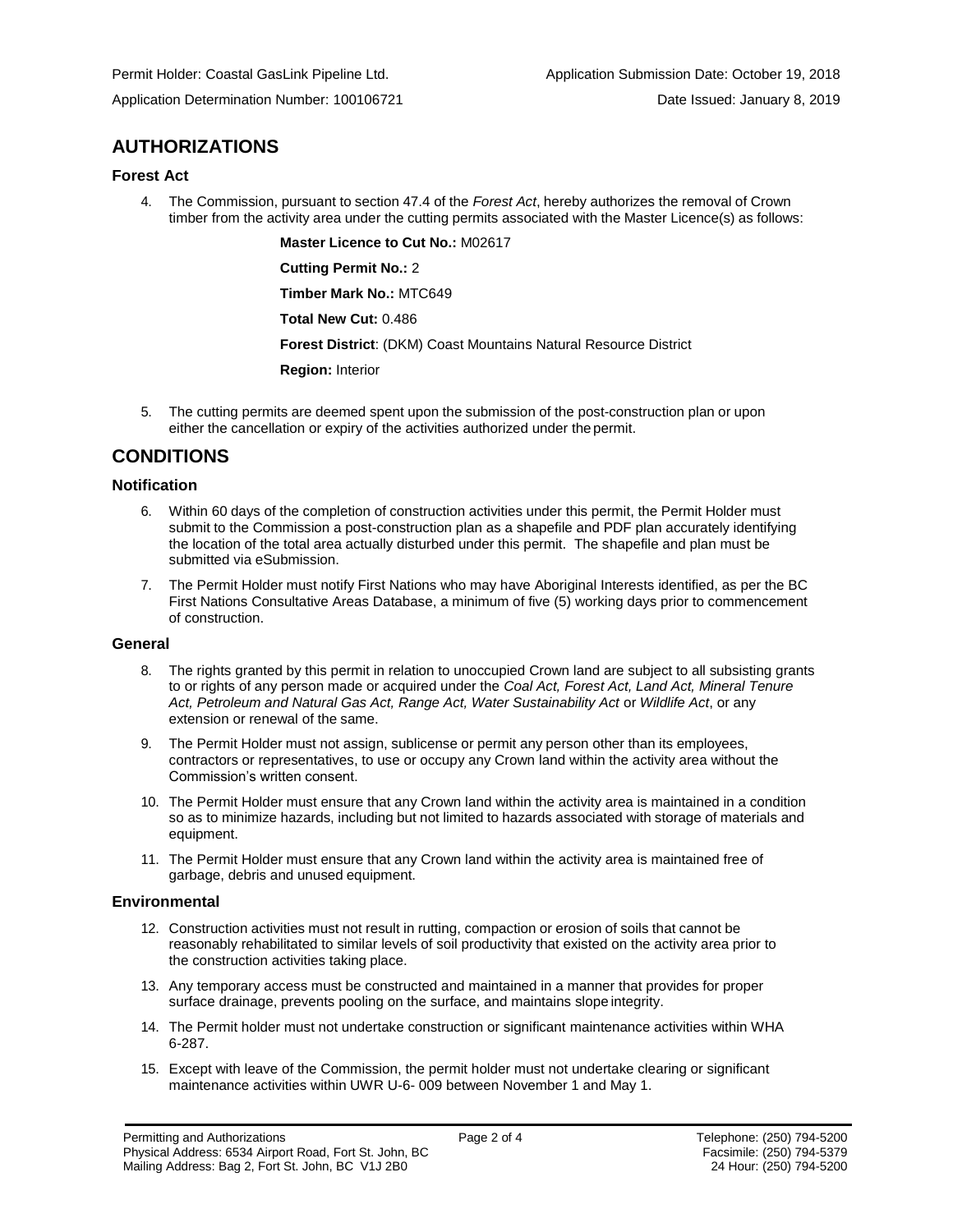Application Determination Number: 100106721 Date Issued: January 8, 2019

16. Except with leave of the Commission, the permit holder must not undertake clearing or significant maintenance activities within 200 metres of any active grizzly bear or black bear den between December 1 and April 30.

#### **Clearing**

- 17. The Permit Holder is permitted to fell any trees located on Crown land within 1.5 tree lengths of the activity area that are considered to be a safety hazard according to *Workers Compensation Act*  regulations and must be felled in order to eliminate the hazard. Trees or portions of these trees that can be accessed from the activity area without causing damage to standing timber may be harvested.
- 18. The holder of the cutting permit must pay to the government, stumpage and any waste billing determined in accordance with the terms of this authorization.
- 19. All harvested Crown Timber must be marked with the cutting permit's associated Timber Mark.
- 20. Any waste assessments applied under the Master Licence to Cut are subject to the merchantability specifications and monetary waste billing requirements in the Provincial Logging Residue and Waste Manual specific to the region associated with the Cutting Permitauthorization.
- 21. Stumpage for Cutting Permit No. 2 will be calculated in accordance with the Interior Appraisal Manual as amended from time to time.

#### **Archaeology**

- 22. An Archaeological Impact Assessment (AIA) is required for the proposed development area prior to any development activities taking place.
- 23. An AIA report must be submitted to the Commission as soon as practicable.
- 24. If artifacts, features, materials or things protected under section 13(2) of the Heritage Conservation Act are identified the permit holder must, unless the permit holder holds a permit under section 12 of the Heritage Conservation Act issued by the Commission in respect of that artifact, feature, material or thing:
	- a. immediately cease all work in the vicinity of the artifacts, features, materials or things;
	- b. immediately notify the Commission and the Archaeology Branch of the Ministry of Forests, Lands and Natural Resource Operations and Rural Development
	- c. refrain from resuming work in the vicinity of the artifacts, features, materials or things except in accordance with an appropriate mitigation plan that has been prepared in accordance with the Heritage Conservation Act and approved by the Archaeology Branch of the Ministry of Forests, Lands and Natural Resource Operations and Rural Development.

## **ACTIVITY SPECIFIC DETAILS PERMISSIONS, and CONDITIONS**

#### **ROAD**

**Land Area Number:** 100009414 **Road Number:** 05114 **Road Type:** Long-Term - All-Weather

#### **ACTIVITY DETAILS**

**Seg No.:** 001 **Zone:** 09 **From: N** 5992465.891 **E** 535999.343 **To**: N 5992528.431 **E** 535756.789

*All permissions for this activity are subject to the following conditions:*

#### **Road Conditions**

25. The Permit Holder will immediately effect, and keep in force insurance of an amount not less than \$1,000,000 protecting the Province, the Commission and the Permit Holder (without any rights of crossclaim or subrogation) against claims for personal injury, death, property damage, or third party liability claims arising from any accident or occurrence on the activity area.